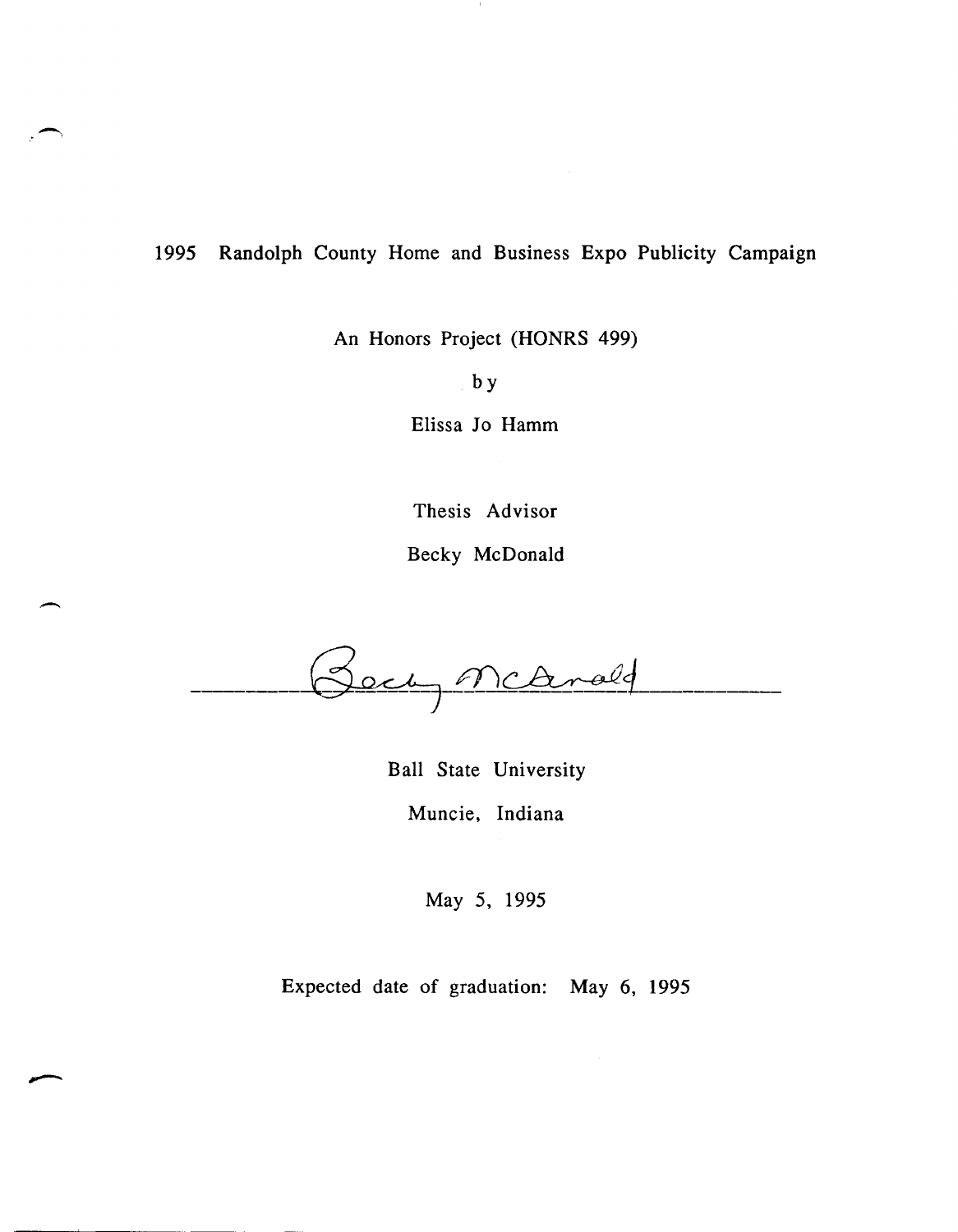$SpC_2\mathbb{H}$  $+$ h $e$ s $\approx$ *2489*<br>2489<br>- 24 **Purpose of Project**  $H$ 26

 $\overline{\phantom{0}}$ 

-

This project is a publicity campaign for the Randolph County Chamber of Commerce's 1995 Home and Business Expo. Because there had been problems with the Expo in the past and the Chamber of Commerce was trying to give it a new image, this proved to be a challenging undertaking. The project involved researching past Expos, talking to the director of the Chamber of Commerce to find out what she expected and making suggestions for this and future Expos.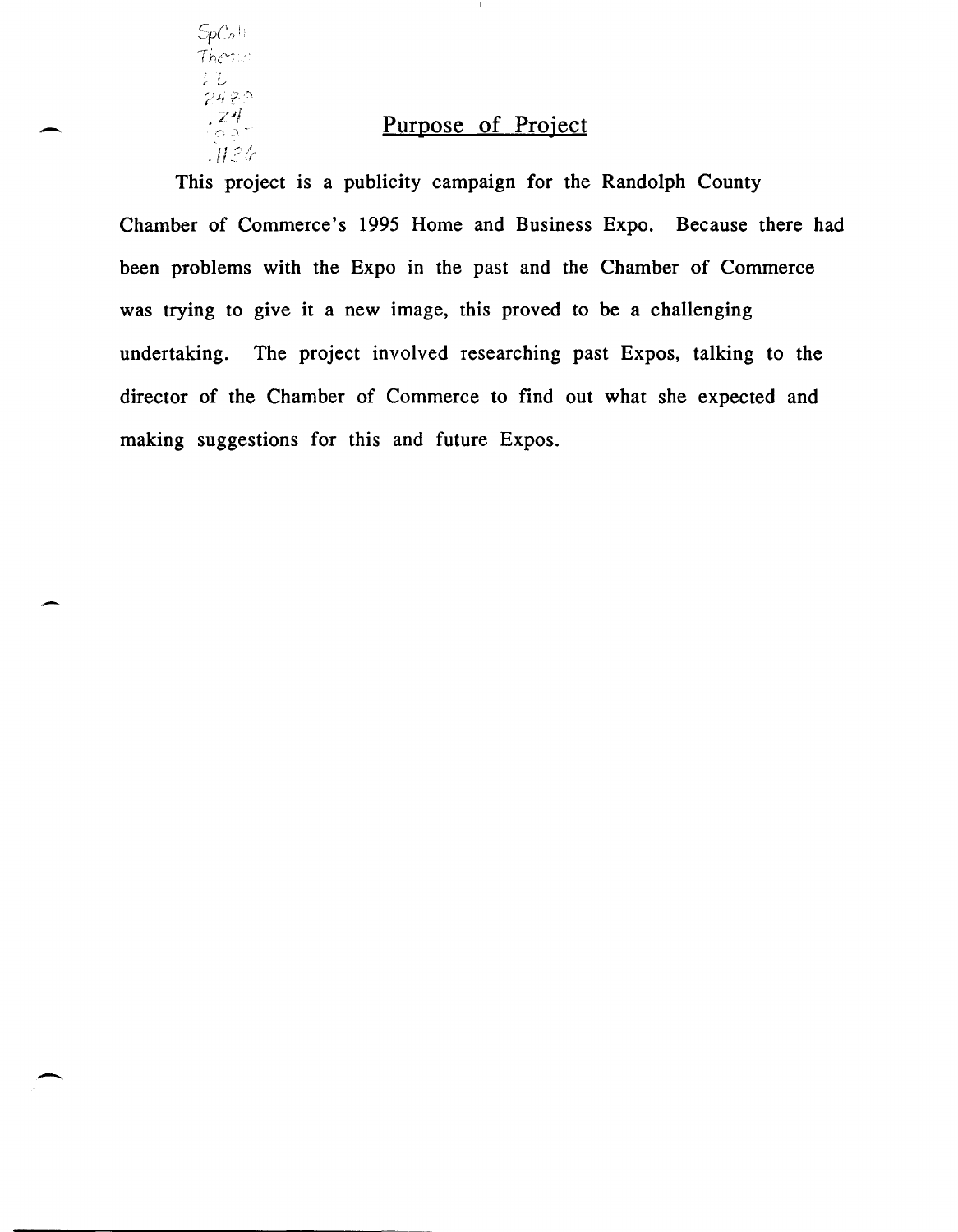# Table of Contents

**H** 

| $Problem 1.1$ |  |
|---------------|--|
|               |  |
|               |  |
|               |  |
|               |  |
|               |  |
|               |  |

 $\bullet$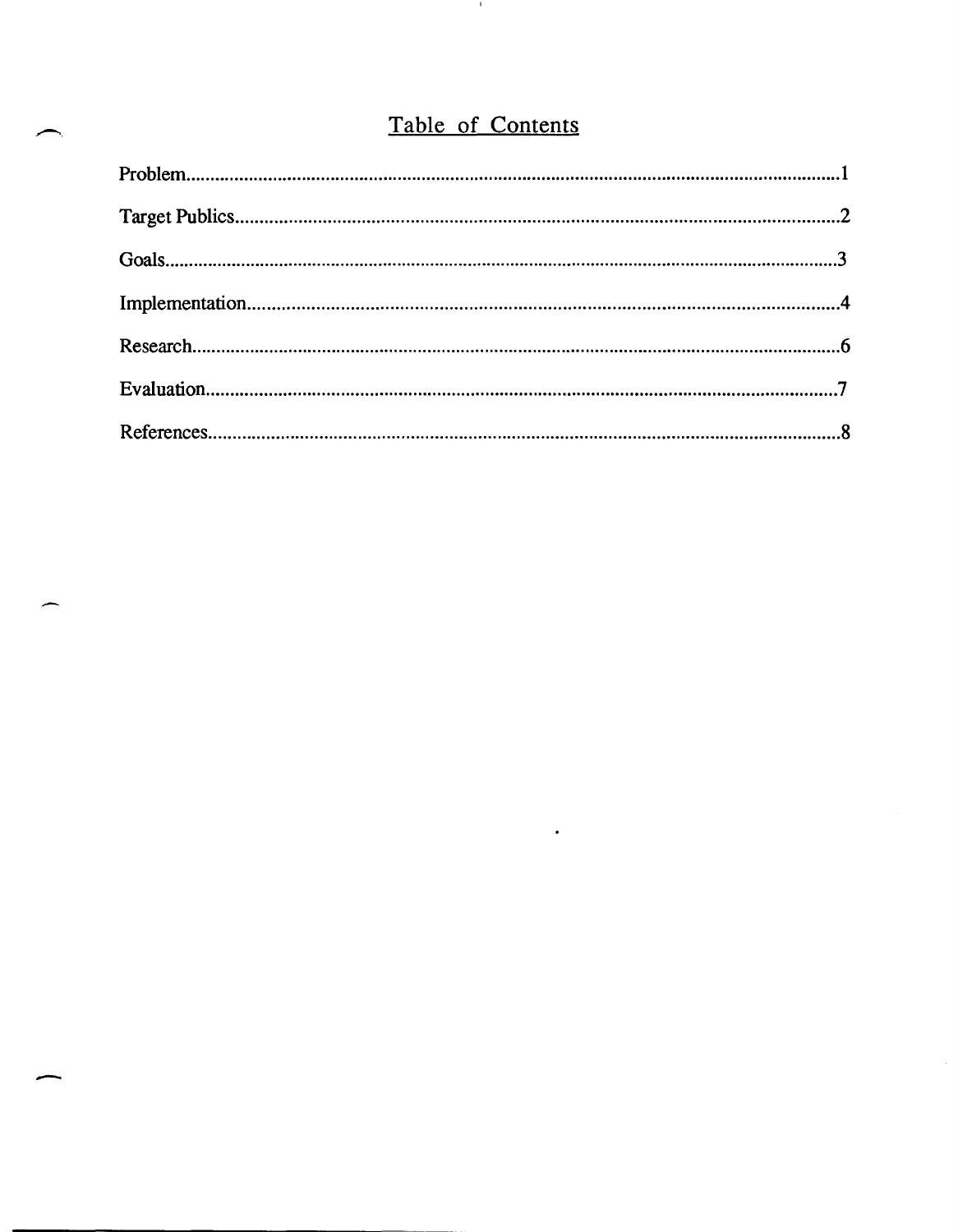#### Problem

.-

-

The 1995 Randolph County Home and Business Expo is an event that took place on April 28 and 29 in Winchester. It had formally been called The Home and Garden Show. With a new name and a more business-like atmosphere, the sponsor of the event, the Randolph County Chamber of Commerce, wanted to let people know about the event and what would be taking place there. The Chamber of Commerce had lost money in the previous two years. It wanted to make sure this did not happen again.

Research had been done in previous years to find out what organizations that had booths thought of the event, but no research had been done on who attended it and what they thought of it. Trying to pinpoint a target audience was difficult, so strategies to increase attendance were obviously not easy to create.

The Chamber of Commerce had little knowledge of media outside Winchester. Until Feb. 1, 1995, the Chamber of Commerce had only represented Winchester. Since its change to representing all of Randolph County, contacts needed to be made with more media outlets.

- 1 -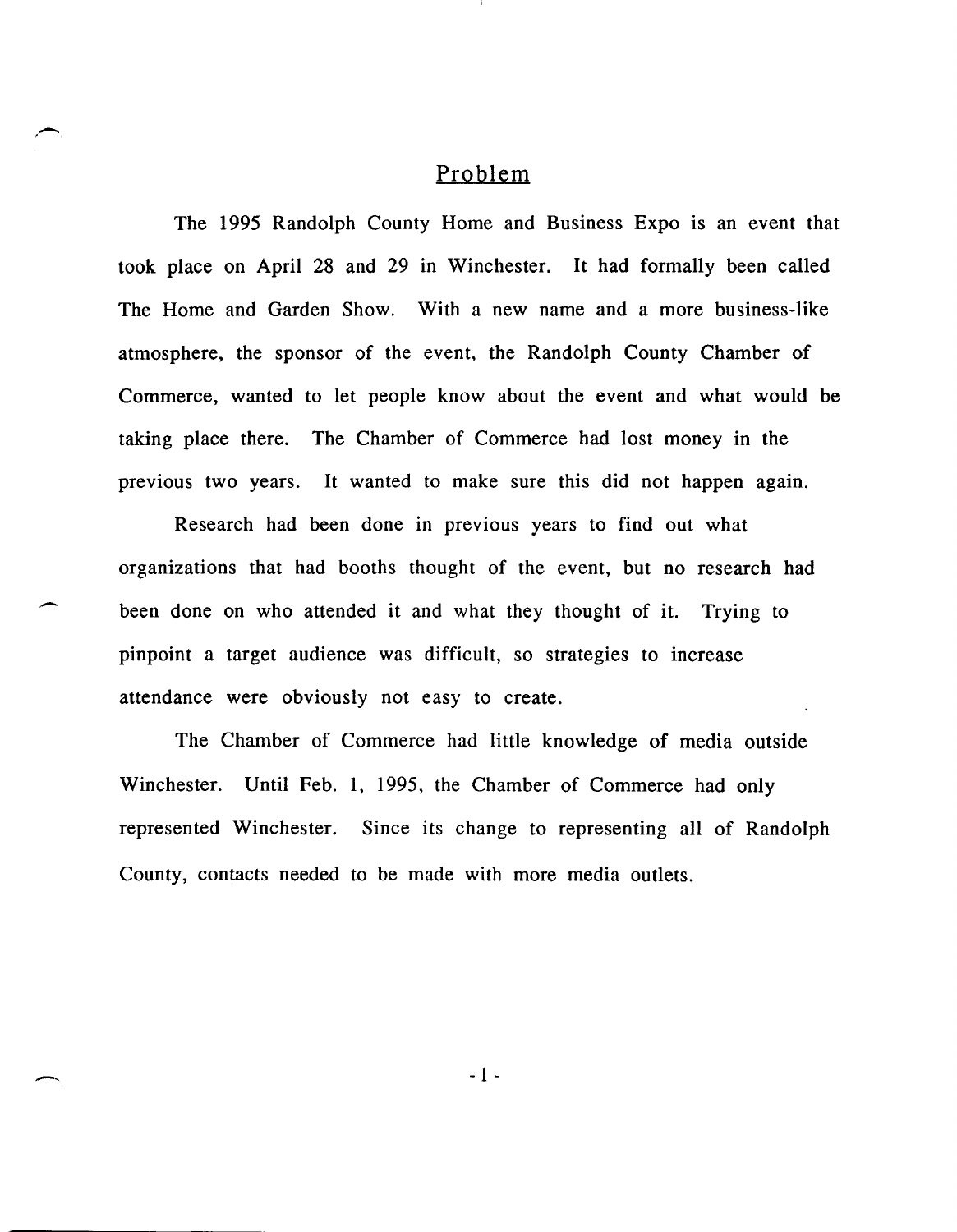# Target Publics

л.

Because little research has been done on who attended the event in the past, target publics had to be kept broad. With the information gathered this year, the audience can hopefully be narrowed next year.

Primary Target Public: Residents of Randolph County Secondary Target Public: Residents of surrounding counties

,-

-

-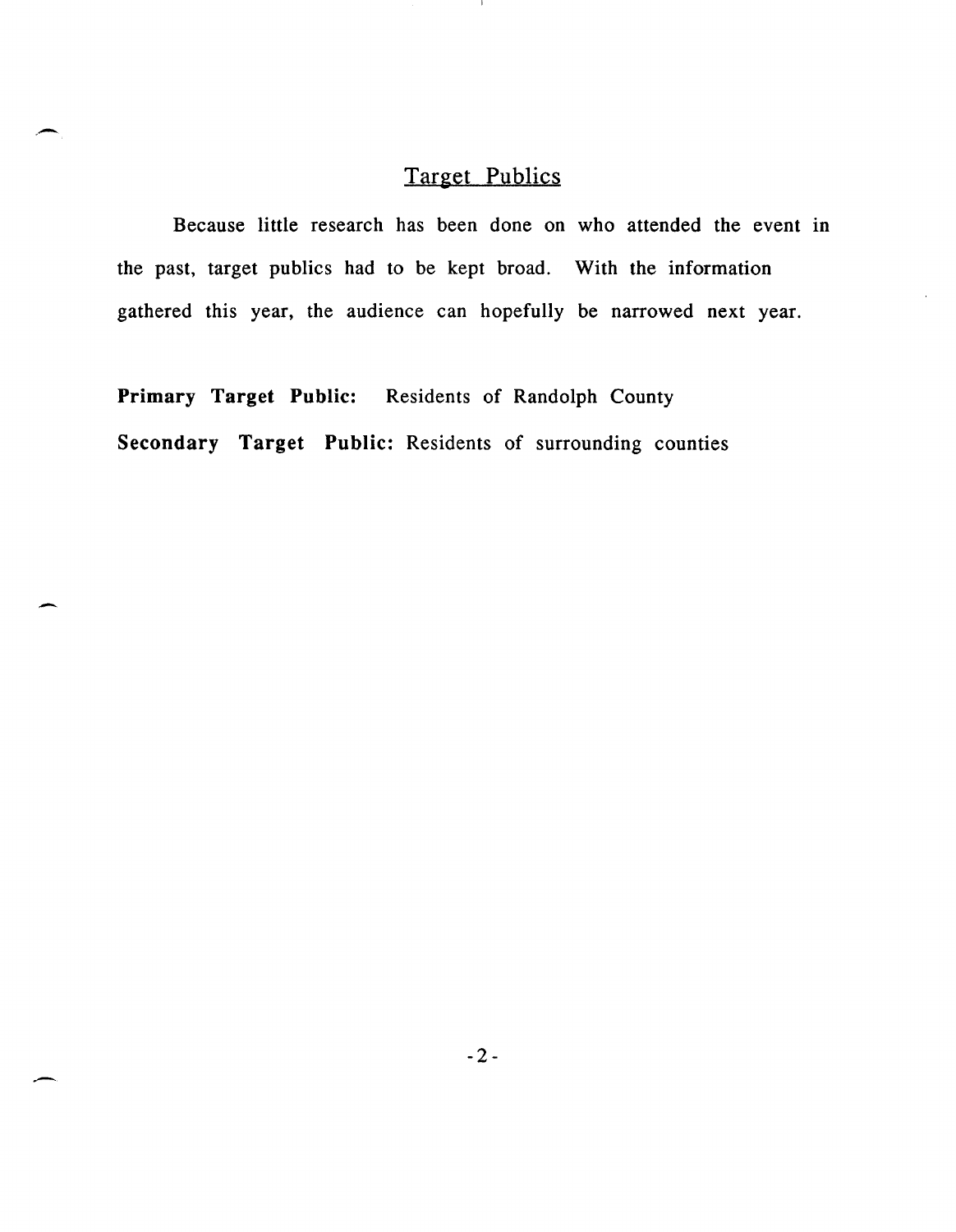### Goals

Goal No.1: To increase attendance at the 1995 Randolph County Home and Business Expo

Strategy: Send press releases to all newspapers and radio stations in Randolph and surrounding counties telling about the Expo

Goal No.2: To increase the Randolph County Chamber of Commerce's use of the media for all events

-

,-

Strategy: Make a media list of all media in these counties

Goal No.3: To find out who attends the 1995 Randolph County Home and Business Expo and why

Strategy: Include a short survey on the prize registration form asking general questions about why they are attending the Expo and how they heard about it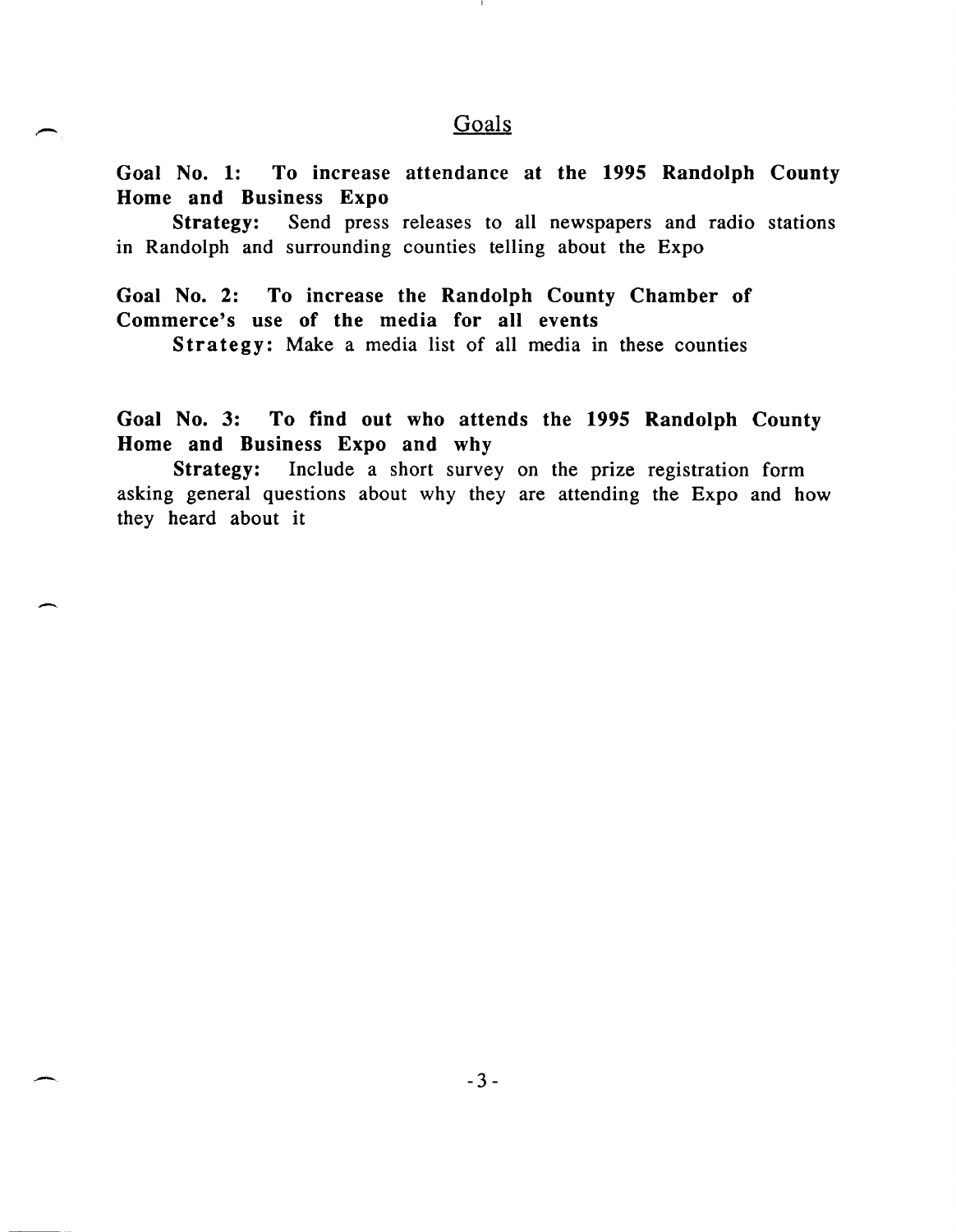### Implementation

When I first spoke to Diane Kendrick, director of the Randolph County Chamber of Commerce, she expressed concern that the Expo had lost money the previous two years. She made it clear that her No. 1 goal was to make money this year.

I researched material from the most recent Expos and found that information given to the public about the Expo had been inconsistent. I told this to Diane, who had never worked on the Expo before and did not know this information, and said plans should be finalized as early as possible to keep this from happening again.

My responsibility in this goal included two parts:

1.) Press release sent to all newspapers in Randolph County and surrounding counties

• Press release told when and where the Expo was to take place and give information about the seminars and other events that would be taking place.

2.) Media list including names of all newspapers and radio stations in Randolph and surrounding counties

• The media list is quite extensive and can be used for future events also.

-4-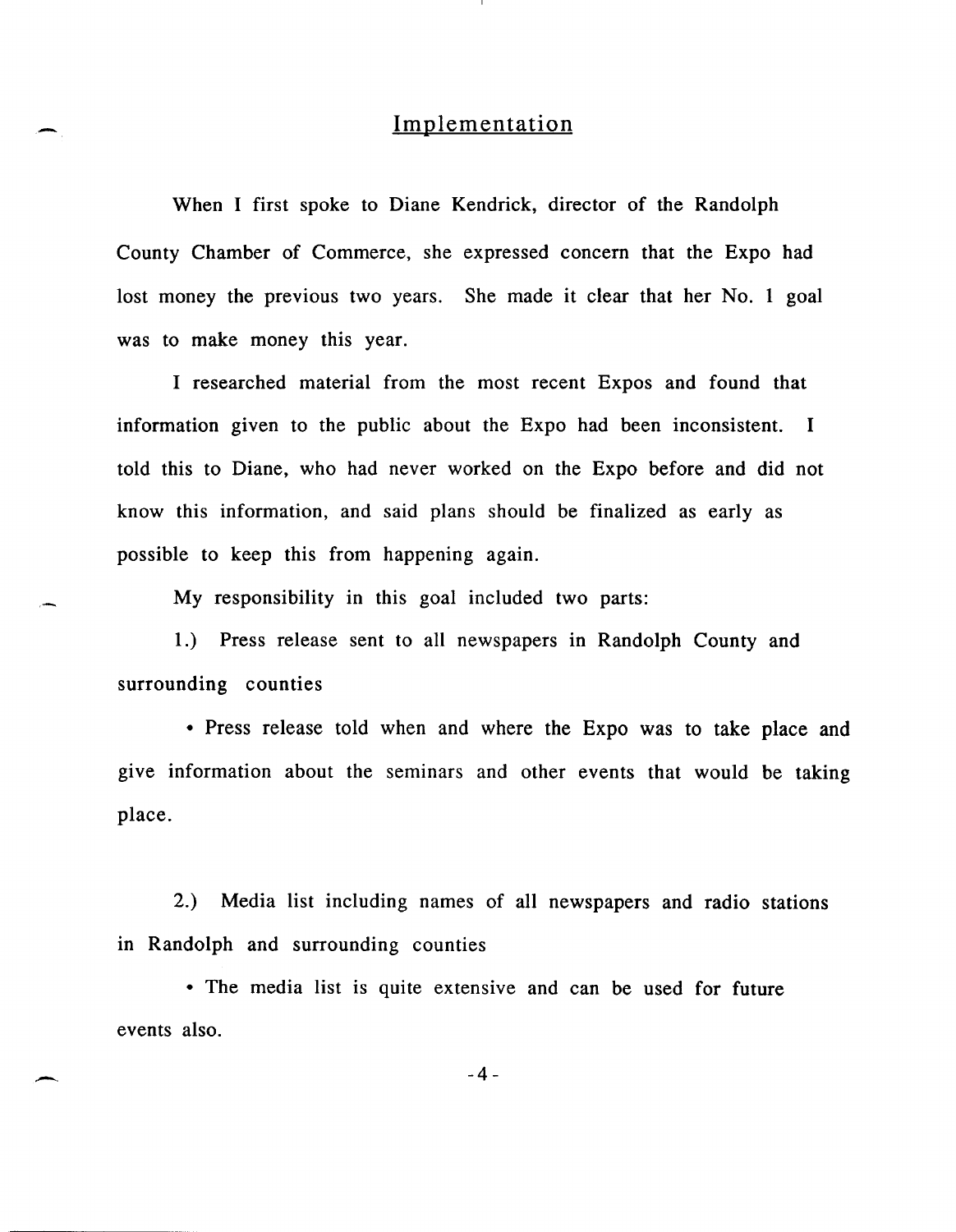Because little research had been done to learn what the people who attended the Expo in the past thought was good or what needed improved, it was difficult for me to decide the best strategies this year. My second responsibility was to find a remedy for this problem:

1.) Survey given to attendees of 1995 Expo

• Survey was attached to a prize entry form to increase participation. For the same reason, it was purposely kept short.

During the event, much help was needed to keep it running smoothly. My responsibility was to help with the seminars:

1.) Announce the speakers

2.) Assist them in any way necessary

 $\sim$  -5-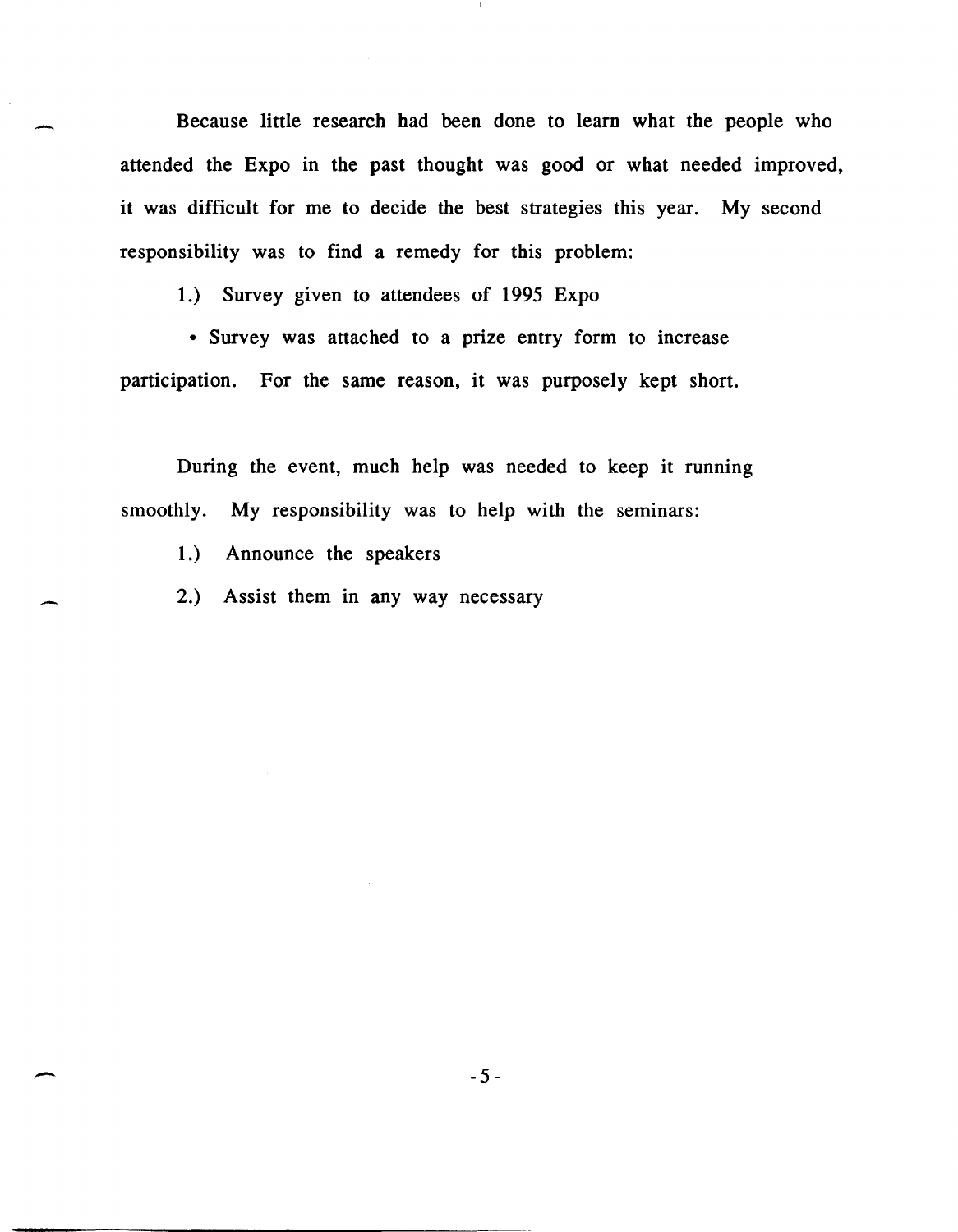# Research

 $\mathbf{L}$ 

-,

-

• Numerous discussions with Diane Kendrick, director of Randolph County Chamber of Commerce

- Meeting with 1995 Randolph County Home and Business Expo Committee
- Research into the previous two Expos to learn what problems occurred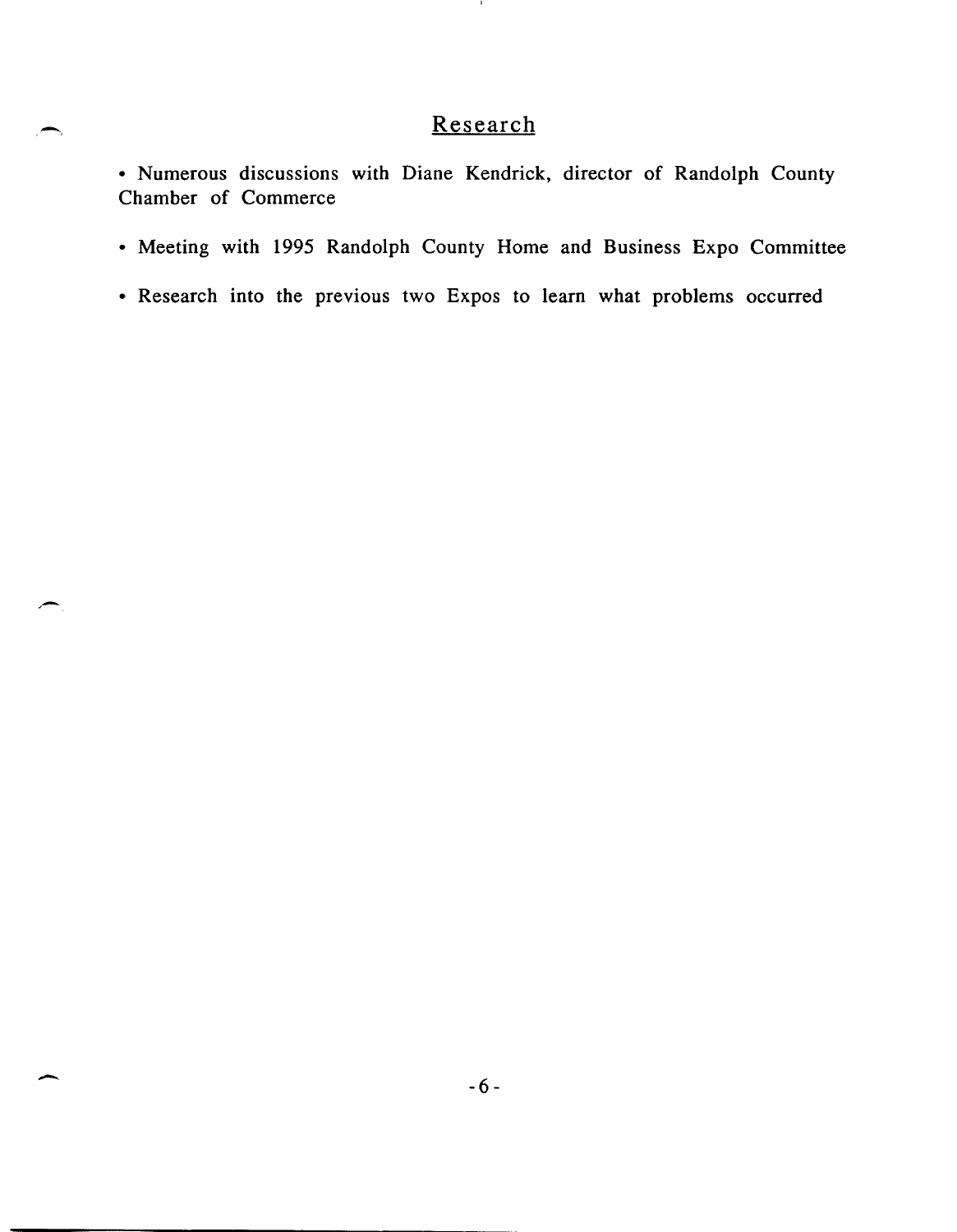## Evaluation

• Evaluate press coverage to see how many articles were generated

-,

-

• Study surveys from attendees of the Expo to see what they liked and disliked

• Study surveys from organizations that had booths to see what they liked and disliked

• Count the prize entry forms to see how many people attended and to see if attendance increased from last year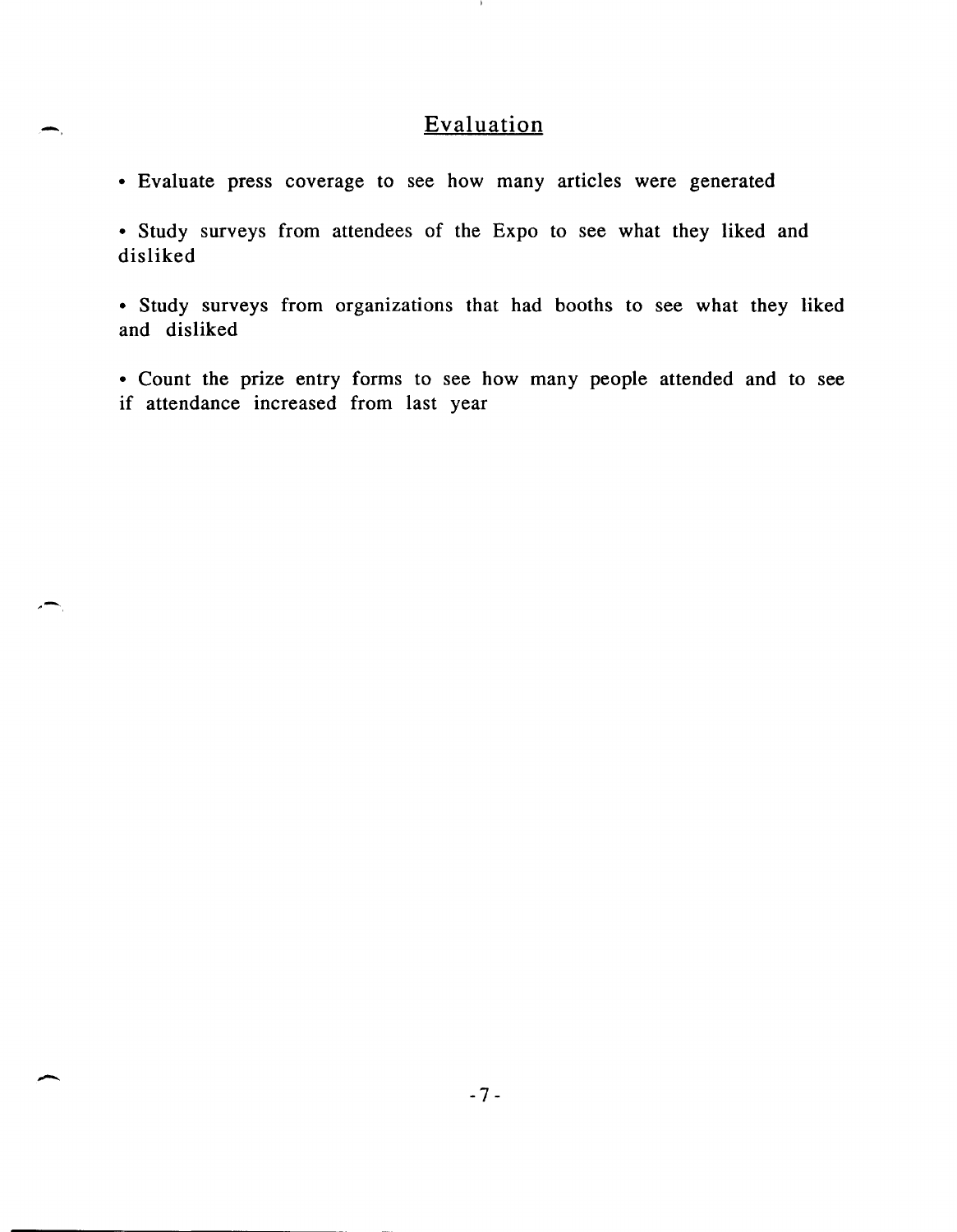# References

- Kendrick, Diane, director of Randolph County Chamber of Commerce. Personal interviews. December through May.
- O'Shea, Susan, former director of Winchester Chamber of Commerce. Notes, budget, and surveys from previous years.
- Pfau, Michael & Parrott, Roxanne. (1993). Persuasive Communication Campaigns. Massachusetts: Allyn and Bacon.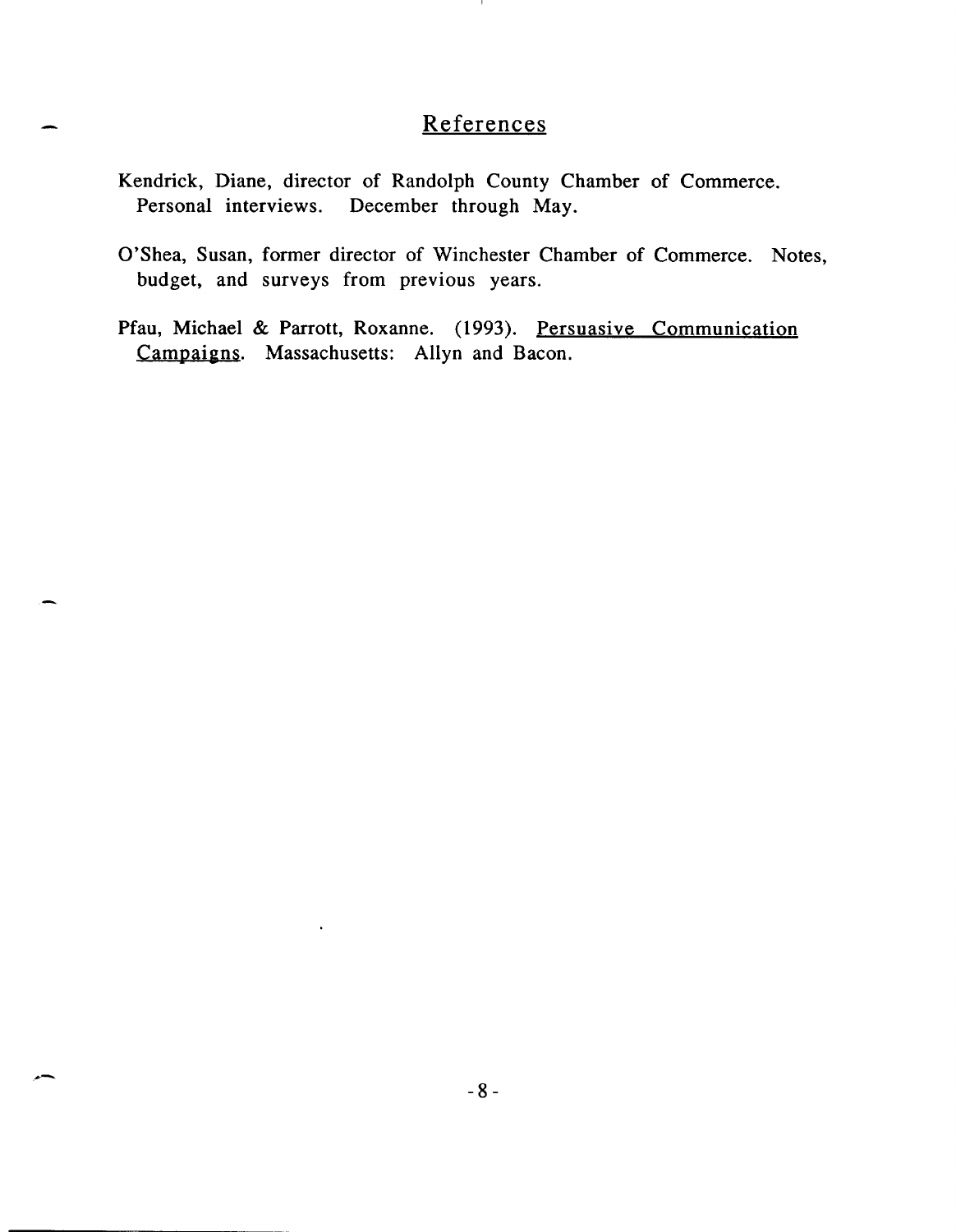# Randolph County Chamber of Commerce Media List

Updated April 1995

#### Randolph County

#### The News-Gazette

P.O. Box 429 Winchester, IN 47394 (317) 584-4501 (317) 584-3066 (fax) Daily: Mon.-Fri., p.m.; Sat., a.m. Circulation: 4800 Publisher/Editor: Jack Armstrong Managing Editor: Michael Buckmaster Assistant Managing Editor: Deborah Lilly Advertising Manager: Linda Noffsinger Circulation Manager: Kristie Weddell

#### WZZV FM (98.3)

P.O. Box 427 Winchester, IN 47394 (317) 584-2800 (317) 874-2536 (news room) Format: Adult Contemporary!Contemporary Hit Wattage: 3000 General Manager/News Director/ Program Director/Sports Director: E.C. Miller Sales Manager: H.B. Miller

\*see The Courier Press in Delaware County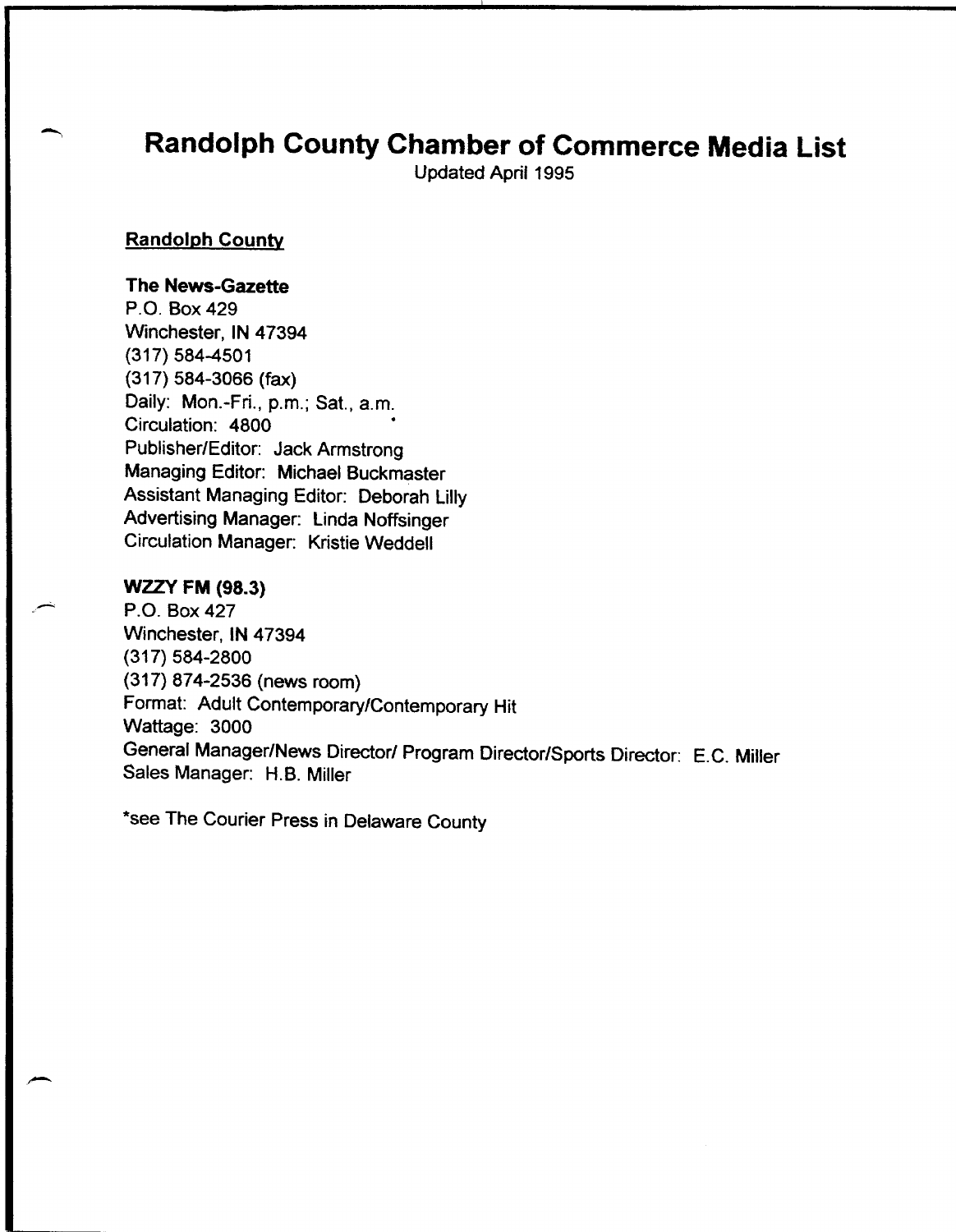#### Delaware County

#### The Advertiser

115 S. Walnut Plaza Muncie, IN 47305 (317) 284-2528 (317) 741-9242 (fax) Weekly: Sun. Circulation: 52,000 Publisher: William B. Smith Editor: Nathan Gruel Managing Editor: Ronald G. Farmer Advertising Manager: Dan Smith

#### The Courier Press

-

-.

115 S. Walnut Plaza Muncie, IN 47305 (317) 284-3430 (317) 741-9242 (fax) Publisher/Editor: William B. Smith Managing EditorlAdvertising Manager: Dan Smith Three Editions: Tri County Edition: Sat., 4250, serves Gaston

County Edition: Tues., 6200, serves Farmland & Randolph Courier Edition: Wed., serves Chesterfield

#### The Muncie Evening Press

P.O. Box 2408 Muncie, IN 47307 (317) 747-5700 (317) 747-5730 (news room) (317) 747-5727 (news room fax) (317) 747-5782 (advertising fax) Daily: Mon.-Sat., p.m. Circulation: 14,000 Publisher: Robert Ellis Editor: Brian Walker Managing Editor: Sally Mills City Editor: John Carlson Sports Editor: Tim Cleland Advertising Manager: Judy Galloway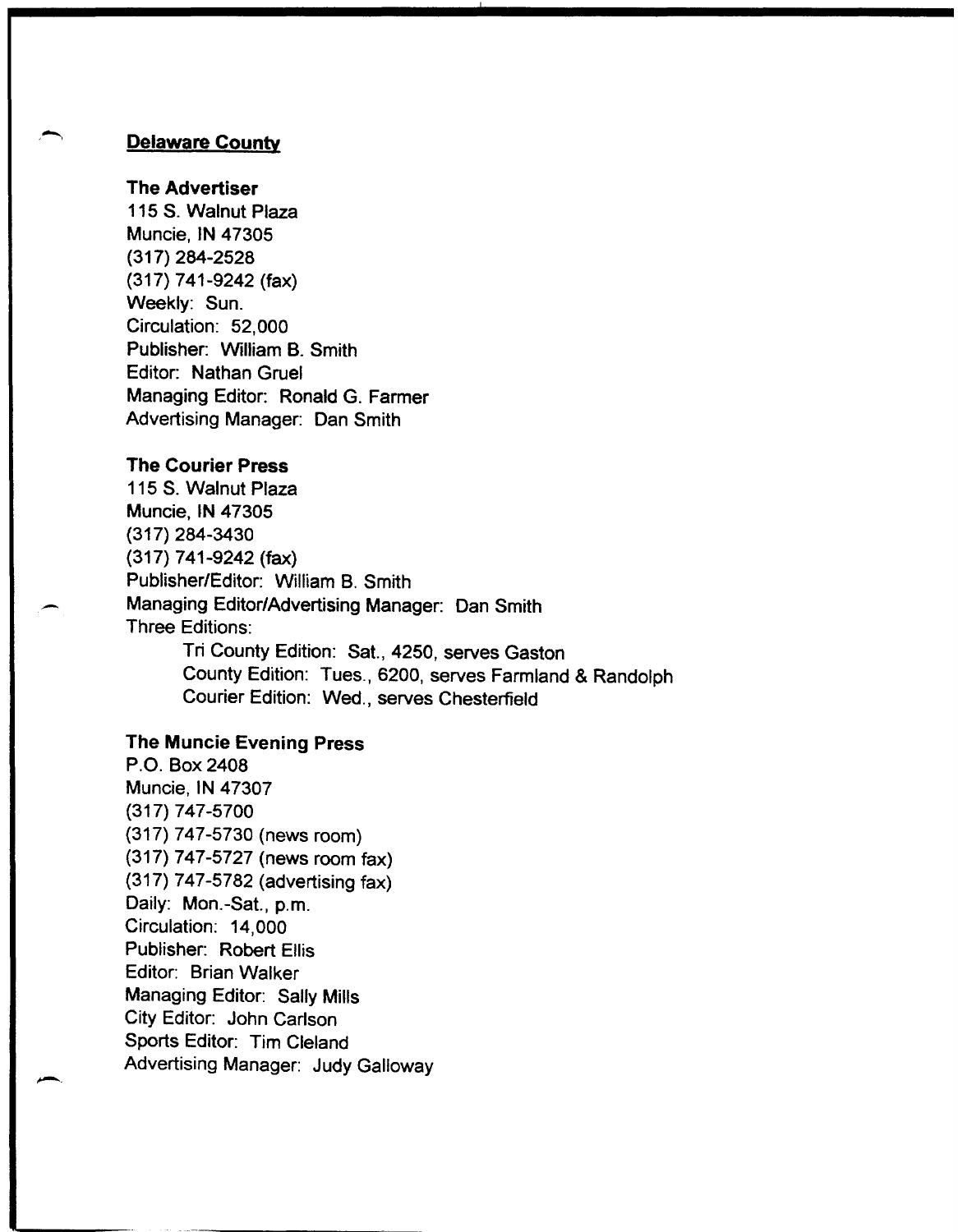#### Muncie Star

P.O. Box 2408 Muncie, IN 47307 (317) 747-5700 (317) 747-5782 (main office fax) (317) 747-5748 (news room fax) Daily: Sun.-Sat., a.m. Circulation: 45,000 Publisher: Robert G. Ellis Editor: Larry Shores Sports Editor: Ron Lemaster Advertising Director: Judy Galloway

#### The Muncie Times

1304 N. Broadway Ave. Muncie, IN 47303 (317) 741-0037 Published 1st & 3rd Thursdays Circulation: 7500 in Muncie, 3000 in Marion, 3000 in New Castle, 3000 in Richmond Publisher: Beatrice Foster Editor: John Lambkun

#### weST FM (92.1)

Ball State University Muncie, IN 47306 (317) 285-5888 (317) 285-8999 (news room) (317) 285-9278 (fax) Format: Public/News/Classical Wattage: 3000 General Manager: Joe Misiewicz News Director: John Althardt Program Director: Steven Turpin Sales Manager: Cindy McCabe Station Manager: Stewart Vanderwilt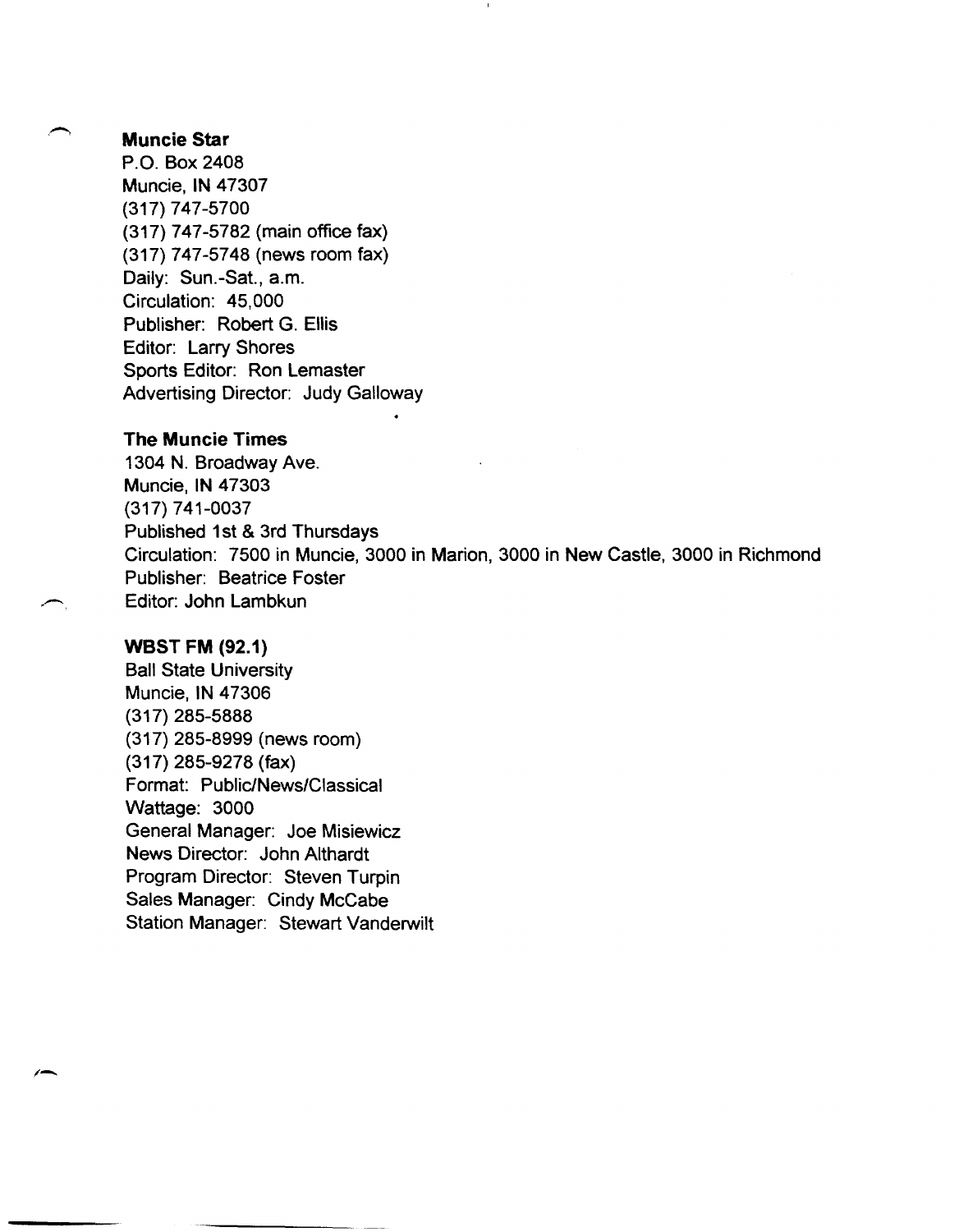### WERK AM (990)/WERK FM (104.9)

P.O. Box 2426 Muncie, IN 47307 (317) 289-9375 (317) 286-3493 (fax) AM &FM Format: Oldies AM Wattage: 250 FM Wattage: 3000 General Manager: Chris Cage News/Program Director: Dawn Andrews Sales Manager: Paul Carpenter

#### WLBC AM (1340)/WLBC FM (104.1)

800 E. 29th St. Muncie, IN 47302 (317)288-4403 (317) 289-6397 (news room) (317) 288-0429 (fax) AM Format: Country FM Format: Adult Contemporary AM Wattage: 1000 FM Wattage: 50,000 General Manager/Sales Manager: Jeff Weller News Director: Tracy Ball Program Director: Steve Lindell Sports Director: Morry Mannies

#### WWDS FM (90.5)

2400 E. State Rd. 28 Muncie, IN 47303 (317) 288-5597 (main line for school) Format: Adult Contemporary Wattage: 10 General Manager: Jerry Jones

#### WWHI FM (91.3)

 $\overline{a}$ 

1601 E. 26th St. Muncie, IN 47302 (317) 747-5339 Format: Educational Wattage: 310 General Manager: James Bailey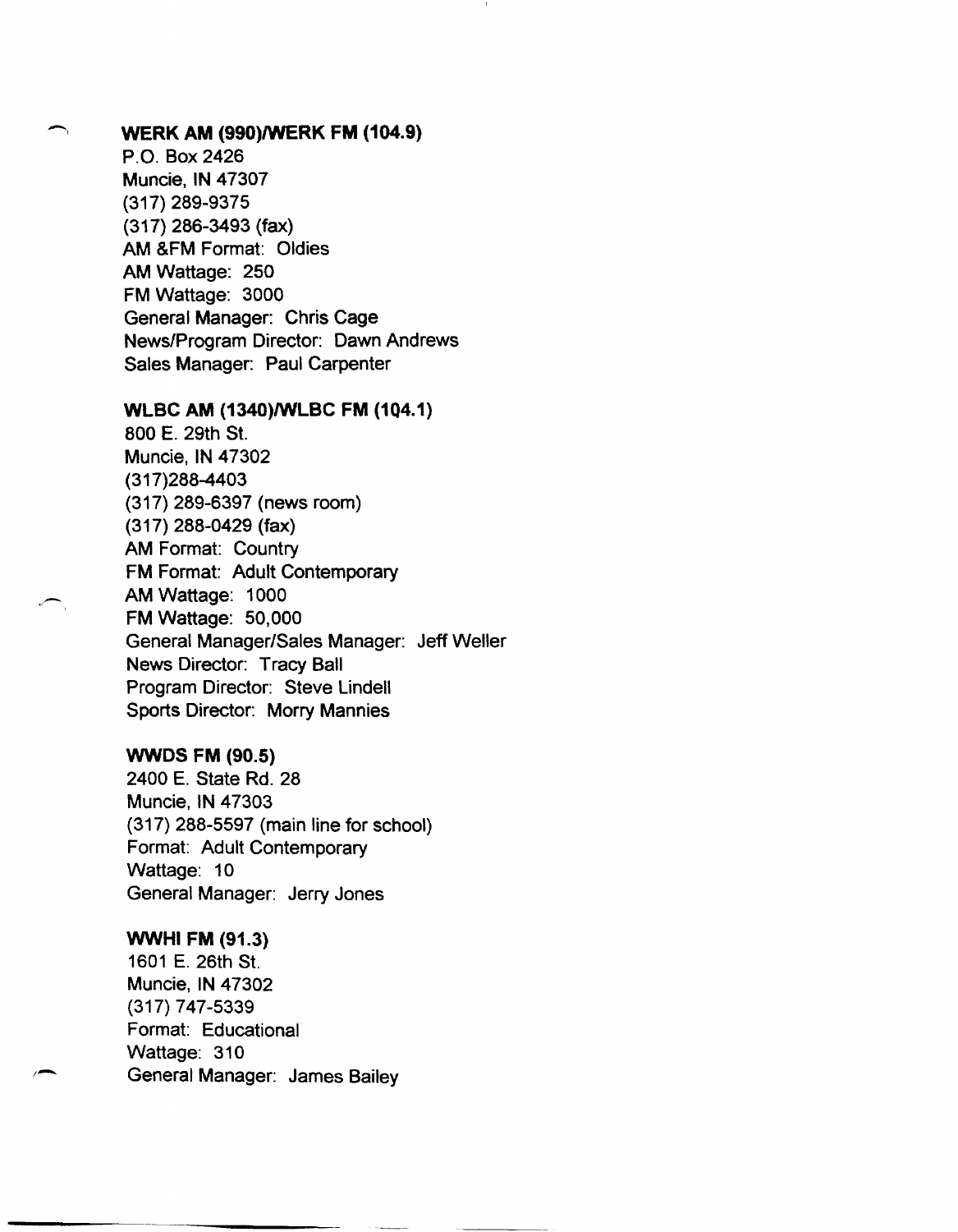#### **WWWO FM (93.5)**

5216 Bradburn Dr. Muncie, **IN** 47304 (317) 289-9500 (317) 289-9640 (fax) Format: Classic Rock Wattage: 6000 General Manager: Bernie Kvale News Director: Ted Martin Program Director: Sean Mattingly Sales Manager: Rick Stephens

#### **WIPB TV (PBS/Channel 49)**

Edmund F. Ball Building Ball State University Muncie, **IN** 47306 (317) 285-1249 (317) 285-5548 (fax) General Manager: Dr. Joe Misiewicz General Sales Manager: Alice Cheney

#### **Henry County**

 $\overline{\phantom{a}}$ 

#### **Tri County Banner**

P.O. Box 116 Knightstown, **IN** 46148 (317) 345-2111 (317) 345-2186 (fax) Weekly: Tues. Circulation: 2500 Publisher: Ty Swincher Editor: Wayne Slaven Advertising Manager: Rhoda Hamblin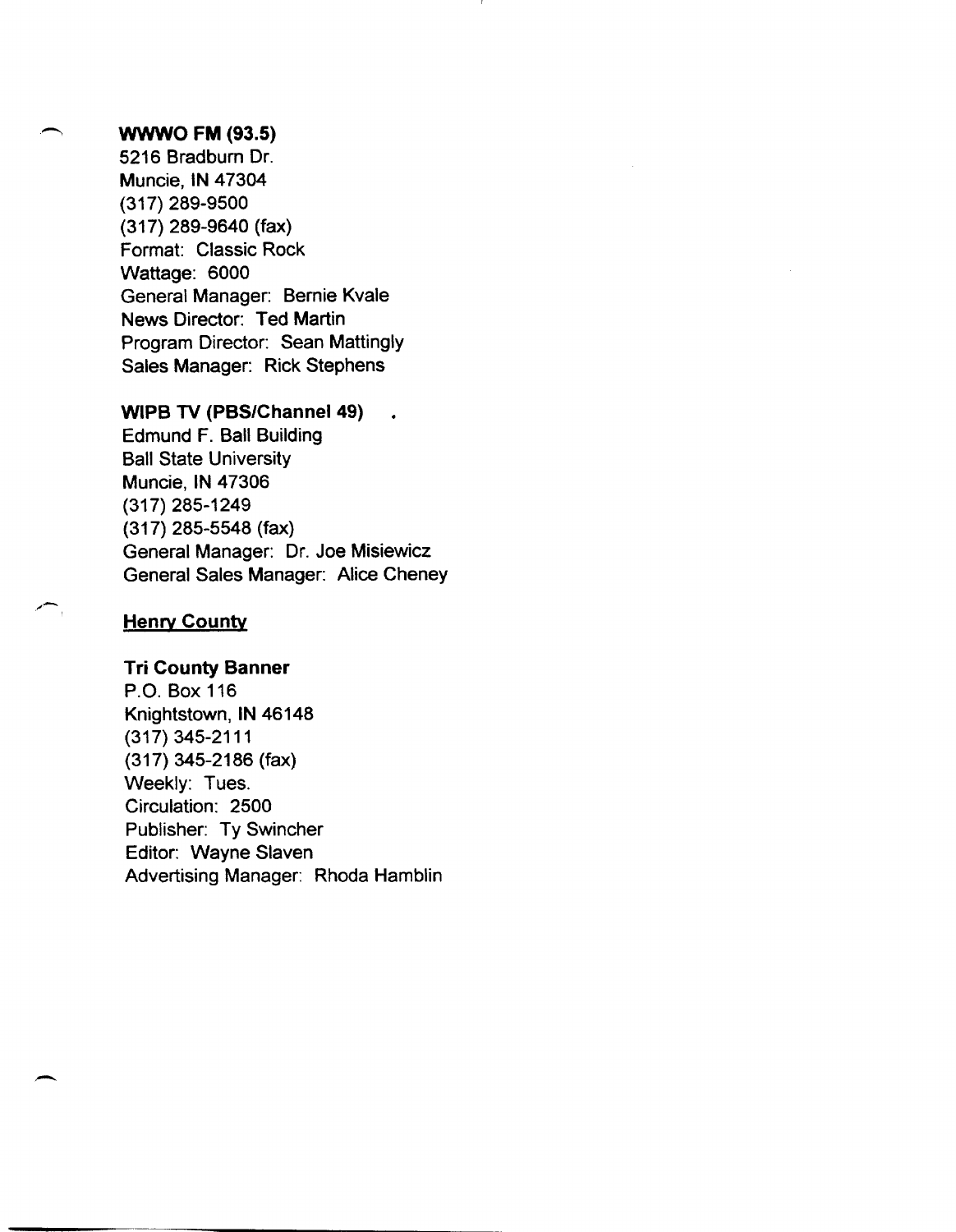#### **Middletown News**

469 Locust St. Middletown, IN 47356 (317) 354-2221 Fax same as phone number Weekly: Thur. Circulation: 1780 Publisher: Jack White Editor: Cheryl Hines Advertising Manager: Debbie Burris

#### The Courier-Times

P.O. Box 369 New Castle, IN 47362 (317) 529-1111 (317) 529-1731 (fax) Daily: Mon.-Fri., p.m. Sat., a.m. Circulation: 12,500 Publisher: John Wesley Rowe Editor: Darrel Radford Sports Editor: John Hodge Advertising Manager: Gary Books

#### News Republican

-

P.O. Box 528 New Castle, IN 47362 (317) 529-9060 (317) 521-9329 (fax) Weekly: Thur. Circulation: 2500 Publisher: Ty Swincher Editor: Wayne Slaven Advertising Manager: Mildred Hanna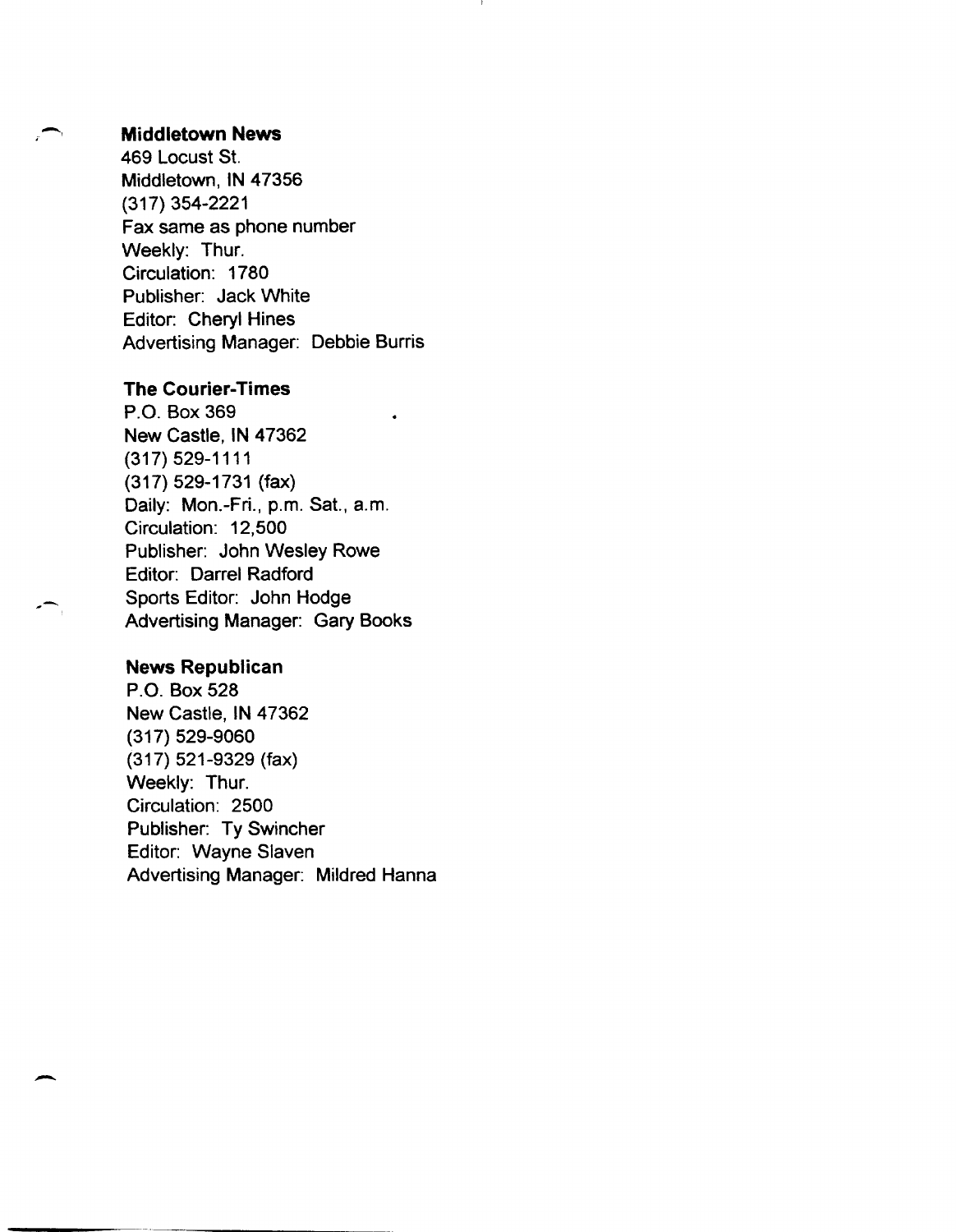.-

#### ,-, WMDH AM (1550)/WMDH FM (102.5)

P.O. Box 690 New Castle, IN 47362 (317) 529-2600 (317)529-1688 (fax) AM Format: Talk FM Format: Country AM Wattage: 50 FM Wattage: 50,000 General Manager: Jack Lich Program Director: Bob Richards Sports Director: Kevin Lee Sales Manager: Karen Schuman Promotions Director: Dawn Miller Public Affairs Director: Sarah Slater

#### **Jay County**

The News and Sun

P.O. Box 59 Dunkirk, IN 47336 (317) 768-6022 (317) 726-8143 (fax) Weekly: Wed. Circulation: 1500 Publisher: Jack Ronald Editor: Robert Banser Jr. Advertising Manager: Maralene Dornberger

#### The Commercial Review

P.O. Box 1049 Portland, IN 47371 (219) 726-8141 (219) 726-8143 (fax) Daily: Mon.-Fri., p.m.; Sat., a.m. Circulation: 6000 Publisher/Editor: Jack Ronald Managing Editor: Barbara Wilkinson Advertising Manager: Don Gillespie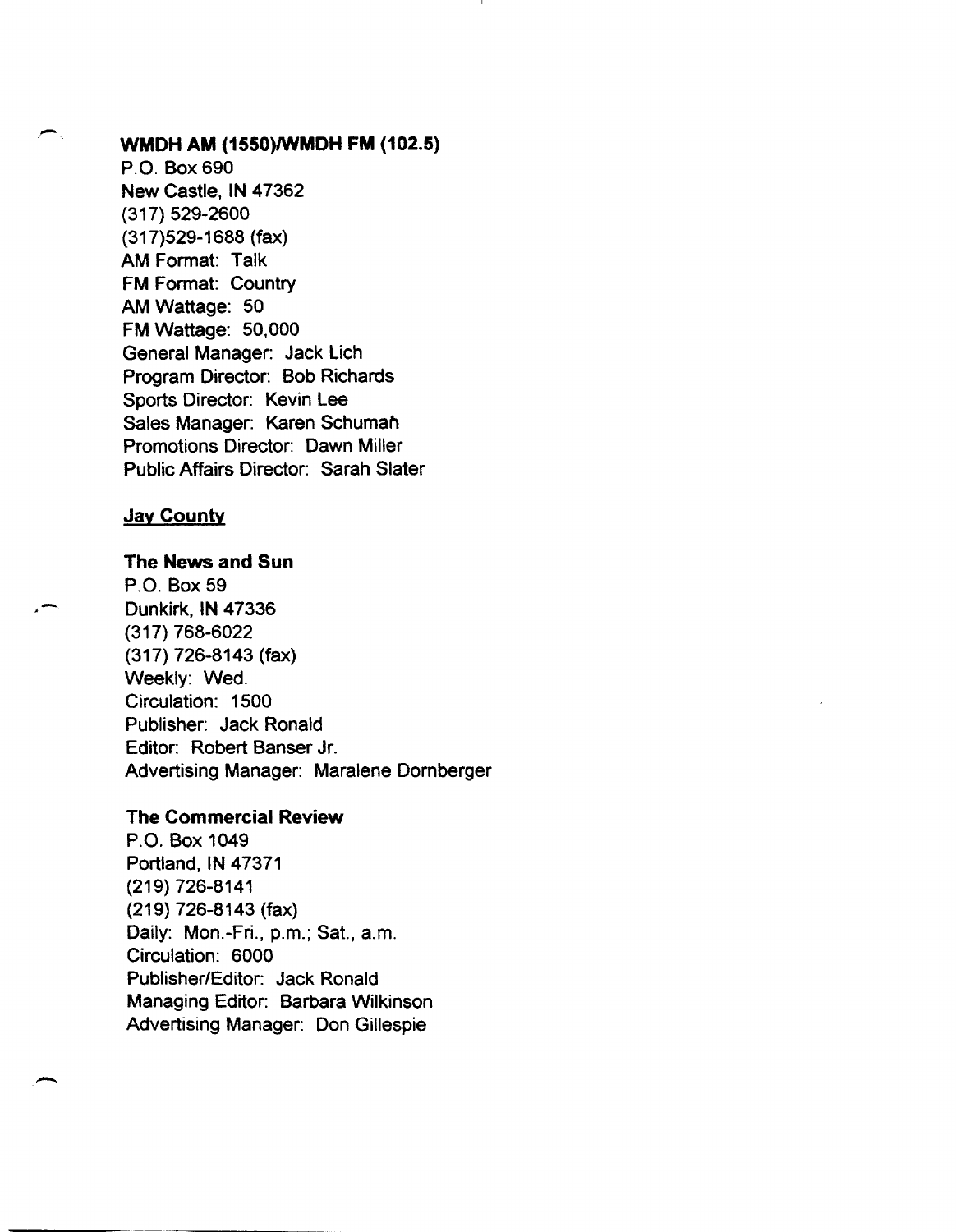#### WPGW AM (1440)/WPGW FM (100.9)

P.O. Box 1440 Portland, IN 47371 (219) 726-8780 (219) 726-4311 (fax) AM Format: Adult Contemporary FM Format: Country AM Wattage: 500 FM Wattage: 3000 General Manager/News Director/Sales Manager: Robert Weaver

#### **Wayne County**

--

--

#### Western Wayne News

P.O. Box 337 Cambridge City, IN 47327 (317) 478-5448 No fax Weekly: Wed. Circulation: 1900 Publisher/Editor: Janis Buhl Advertising Manager: Marg Anderson Office Manager: Patricia Seiple

#### Hagerstown Exponent (HE)/The Nettle Creek Huckster (TNCH)

99 S. Perry St. Hagerstown, IN 47346-1521 (317) 489-4035 No fax Weekly: Wed. (HE); Mon. (TNCH) Circulation: 2200 (HE); 3900 (TNCH) Co-publisher/HE Editor: Robert Hansen Co-publisher: Pat Hansen Advertising Manager: Cheryl Pavelka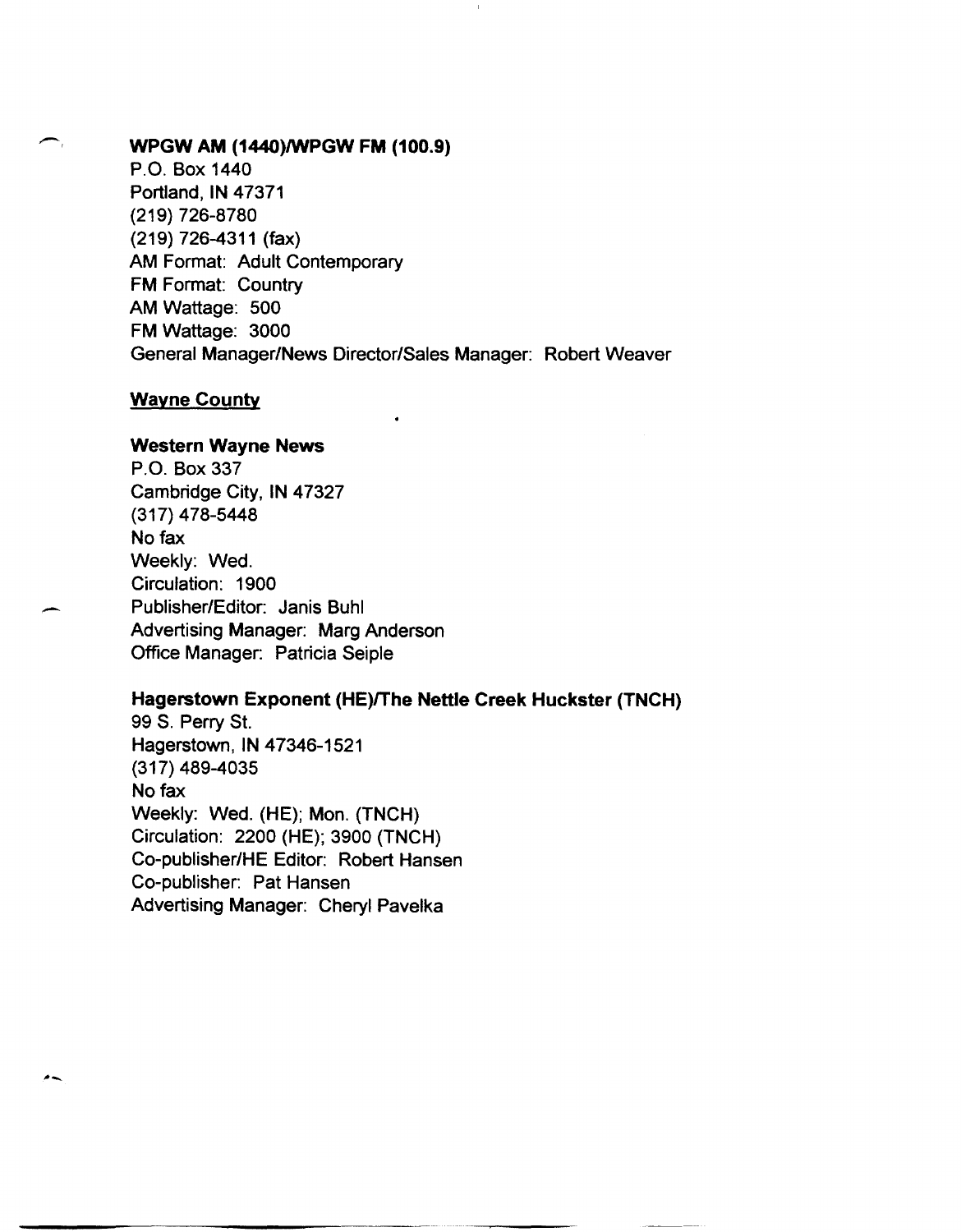#### The Graphic (TG)/Palladium-Item (PI)

1175 N. "A" St. Richmond, IN 47374 (317) 962-1575 (317) 966-6377 (fax) Weekly: Wed (TG) Daily: Mon.-Fri., p.m.; Sun. & Sat., a.m. (PI) Circulation: 52,500 (TG); 21,000 (PI) Publisher: Emmett Smellser TG Editor: Mike Moffett PI Editor: Evan Miller Sports Editor: Jan Clark Advertising Manager: AI Bonner Publishes 3 editions of The Graphic

WECI FM (91.5) Earlham College, Drawer 45 Richmond, IN 47374-4095 (317) 962-3541 Format: Classic Rock/Classical/Alternative/Metal/Blues/Blue Grass Wattage: 400 General Manager/Sales Manager: Luke Clippinger News Director: Catherine Rayburn Program Director: Drew Williams

#### WHON AM (930)/WQLK FM (96.1)

 $\overline{ }$ 

P.O. Box 1647 Richmond, IN 47374 (317) 962-1595 WHON Format: News/Talk WQlK Format: Hot Country WHON Wattage: 500 WQlK Wattage: 50,000 General Manager: Dave Strycker News Director: Bill O'Hara Sports Director:/WHON Program Director: Dan Mills WQlK Program Director: Jim Rhodes Office Manager: Sherri Williams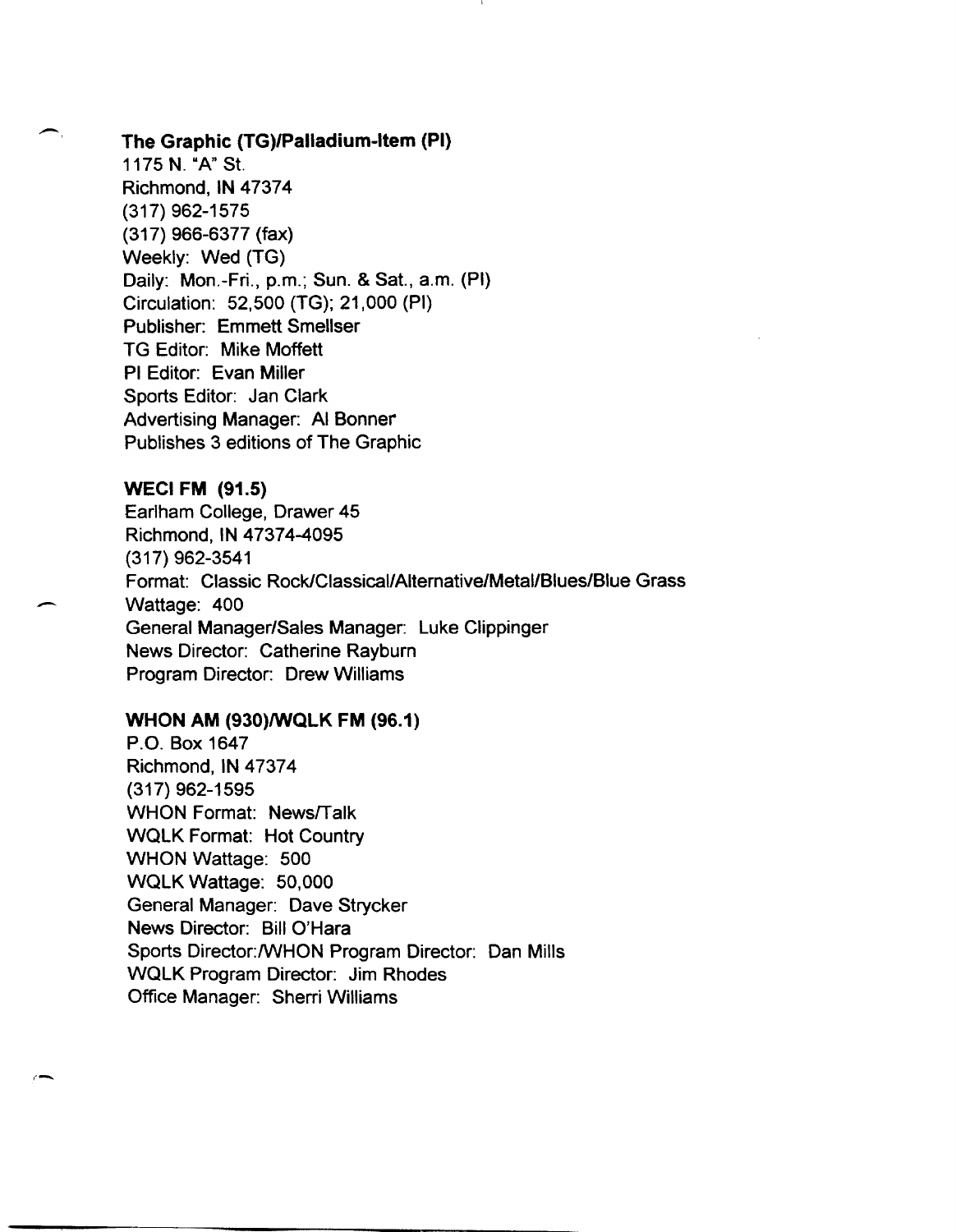### WKBV AM (1490)/WFMG FM (101.3)

--

-

P.O. Box 1646 Richmond, IN 47374 (317) 962-6533 (317) 966-1499 (fax) WKBV Format: News/Sports WFMG Format: Oldies WKBV Wattage: 1000 WFMG Wattage: 50,000 General Manager: Jeff Hancock News Director: Steve Cox Sports Director/WKBV Program Director: Troy Derengowski WFMG Program Director: Eric Marsh Sales Manager: Lew Shapiro

#### WKOI TV (Trinity Broadcasting/Channel 43)

1702 S. 9th St. Richmond, IN 47374 (317) 935-2390 (317)935-5367 (fax) General Manager/Program Director: Mary Laird News Director: Susan Mentges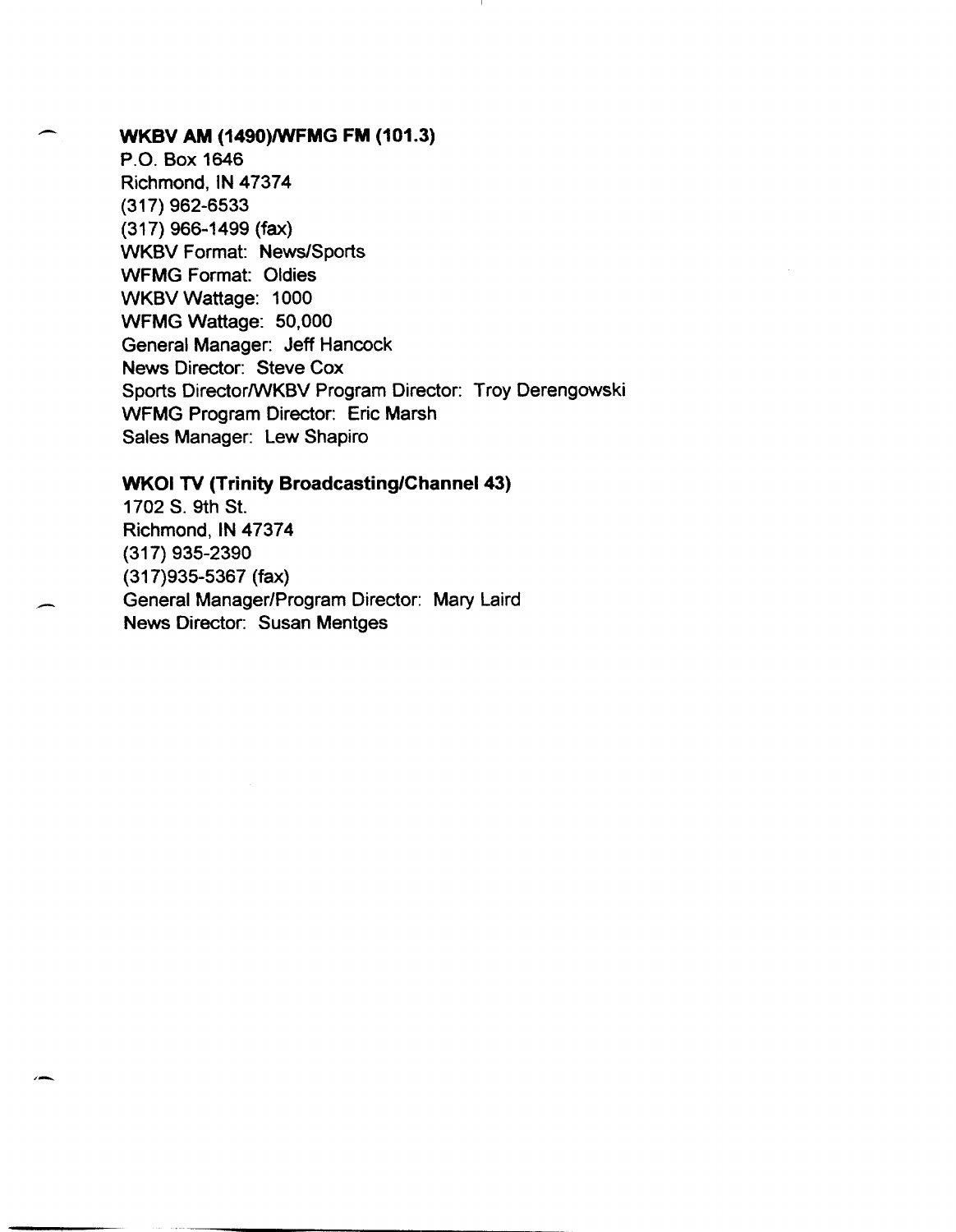#### News Release

Contact: Diane Kendrick, director, Randolph County Chamber of Commerce (317) 584-3731

 $\overline{\phantom{0}}$ 

-

,-

#### For Immediate Release

WINCHESTER -- The 1995 Randolph County Home and Business Expo, sponsored by the Randolph County Chamber of Commerce, will take place April 28 and 29 at the National Guard Armory in Winchester.

Representatives from local businesses and organizations will be present to inform community members about their services and products. Also, seminars in a variety of areas will take place.

The Expo begins April 28 at 5 p.m. to 9 p.m. The first 100 people through the door will receive a free plant.

Seminars to take place on Friday include Peggy Kiser, a physical education teacher at the Winchester middle school, who will demonstrate a program she created called Phats. Other seminars include Diana Gilliam, who will speak about communication skills, golf pro Brad Smith and Phyllis Tucker on self-improvement.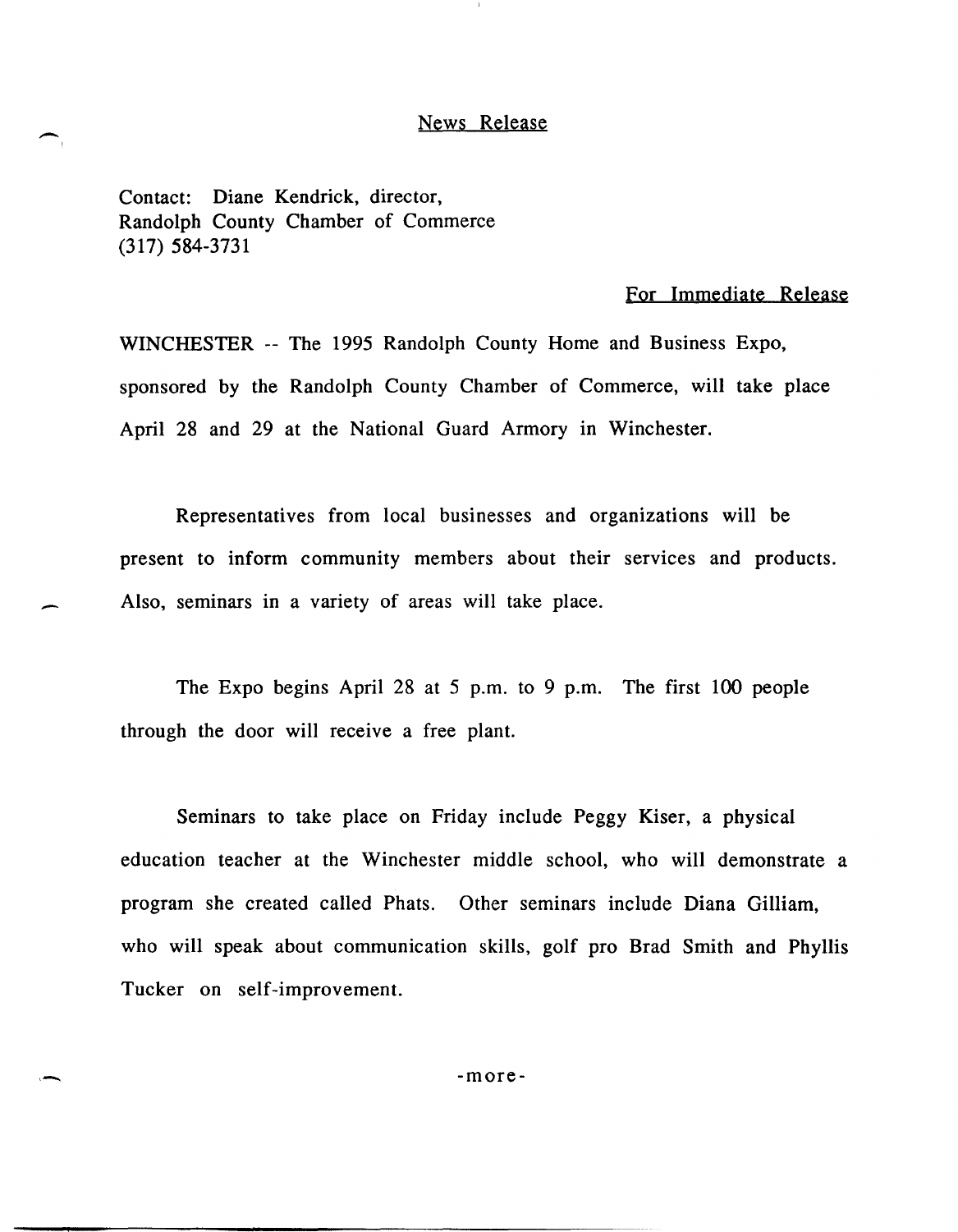# $2-2-2-2$ <br>Randolph County Home and Business Expo

The Expo will begin again on April 29 from 9 a.m. to 5:30 p.m. Saturday's seminars again include Gilliam and Tucker. Added speakers are Dr. John V. Cooke, who will speak on breast cancer. Judy Anderson will perform harp music. Chef William Poore will teach about cooking with herbs, and Lana Sprouse will discuss stress and anxiety management.

Prizes will be given throughout the Expo, and the surprise grand prize will be announced April 29 at 5 p.m. The food tent will contain treats from D&J's Family Restaurant, Courtesy Coffee Shop, J&J Vending, Velia's Tacos and The Green Apple.

Admission is free.

--

-30-